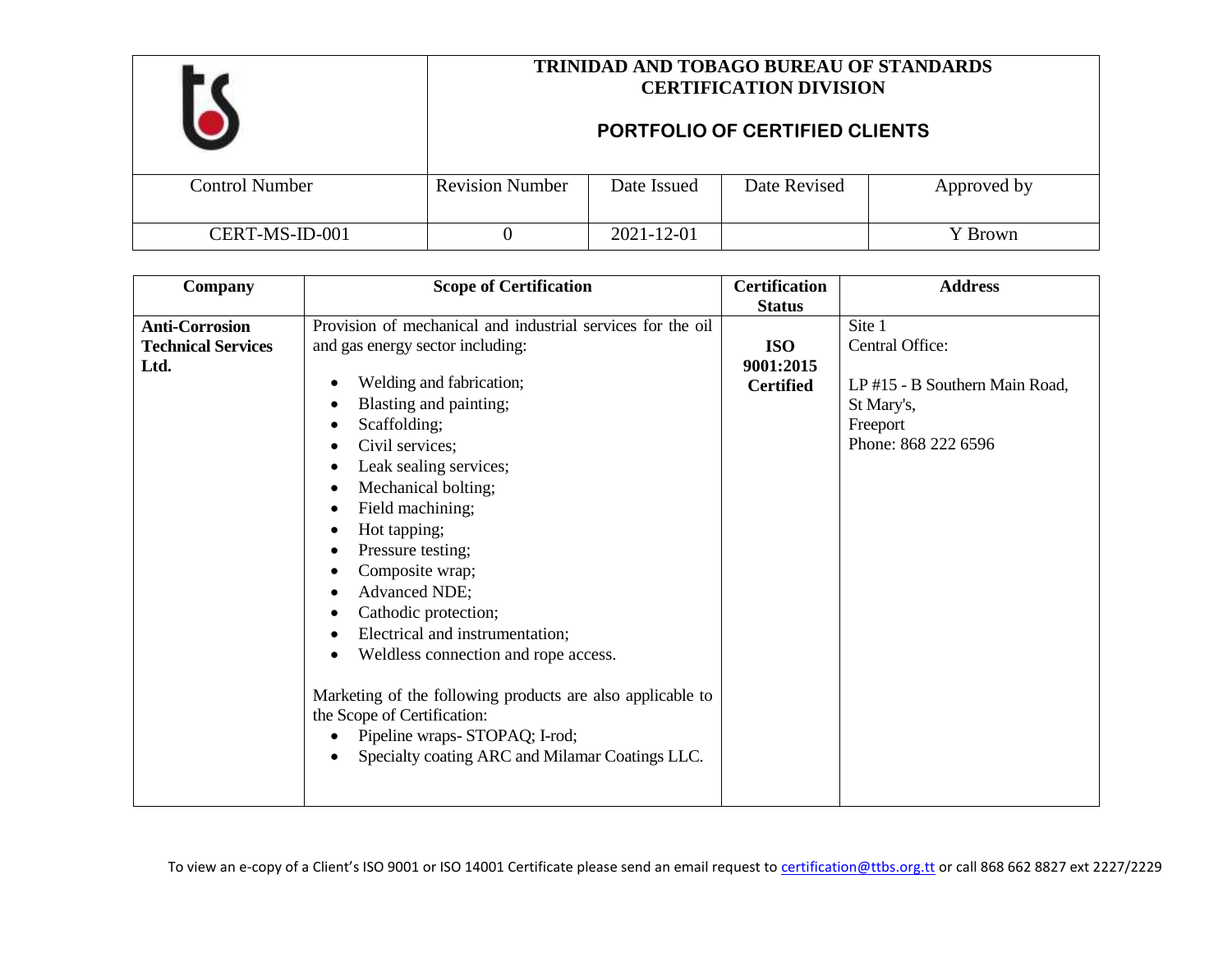|                       | TRINIDAD AND TOBAGO BUREAU OF STANDARDS<br><b>CERTIFICATION DIVISION</b><br><b>PORTFOLIO OF CERTIFIED CLIENTS</b> |             |              |             |
|-----------------------|-------------------------------------------------------------------------------------------------------------------|-------------|--------------|-------------|
| <b>Control Number</b> | <b>Revision Number</b>                                                                                            | Date Issued | Date Revised | Approved by |
| CERT-MS-ID-001        |                                                                                                                   | 2021-12-01  |              | Y Brown     |

| Caribbean<br><b>Packaging Industries</b>    | • CPI - Design, artwork, print, manufacture and delivery<br>of corrugated cartons and fiberboard partitions.<br>• BPI – Storage of corrugated cartons and fiberboard<br>partitions. | ISO.<br>9001:2015<br>Certified       | Site 1<br>Central Office:<br>Eastern Main Road,<br>Mount Hope<br>Trinidad and Tobago<br>Phone: 868 638 4424<br>Site 2<br>P.O. Box 385 G, Applewhaites,<br>St. Thomas,<br>Barbados, West Indies |
|---------------------------------------------|-------------------------------------------------------------------------------------------------------------------------------------------------------------------------------------|--------------------------------------|------------------------------------------------------------------------------------------------------------------------------------------------------------------------------------------------|
| <b>Caricom Rice Mills</b><br><b>Limited</b> | The production of cargo and milled rice, cargo<br>$\bullet$<br>parboiled and milled parboiled rice.                                                                                 | <b>ISO</b><br>9001:2015<br>Certified | Site 1<br>Central Office:<br>Anna Regina, Essequibo Coast,<br>Guyana<br>Phone: 784 457 1918                                                                                                    |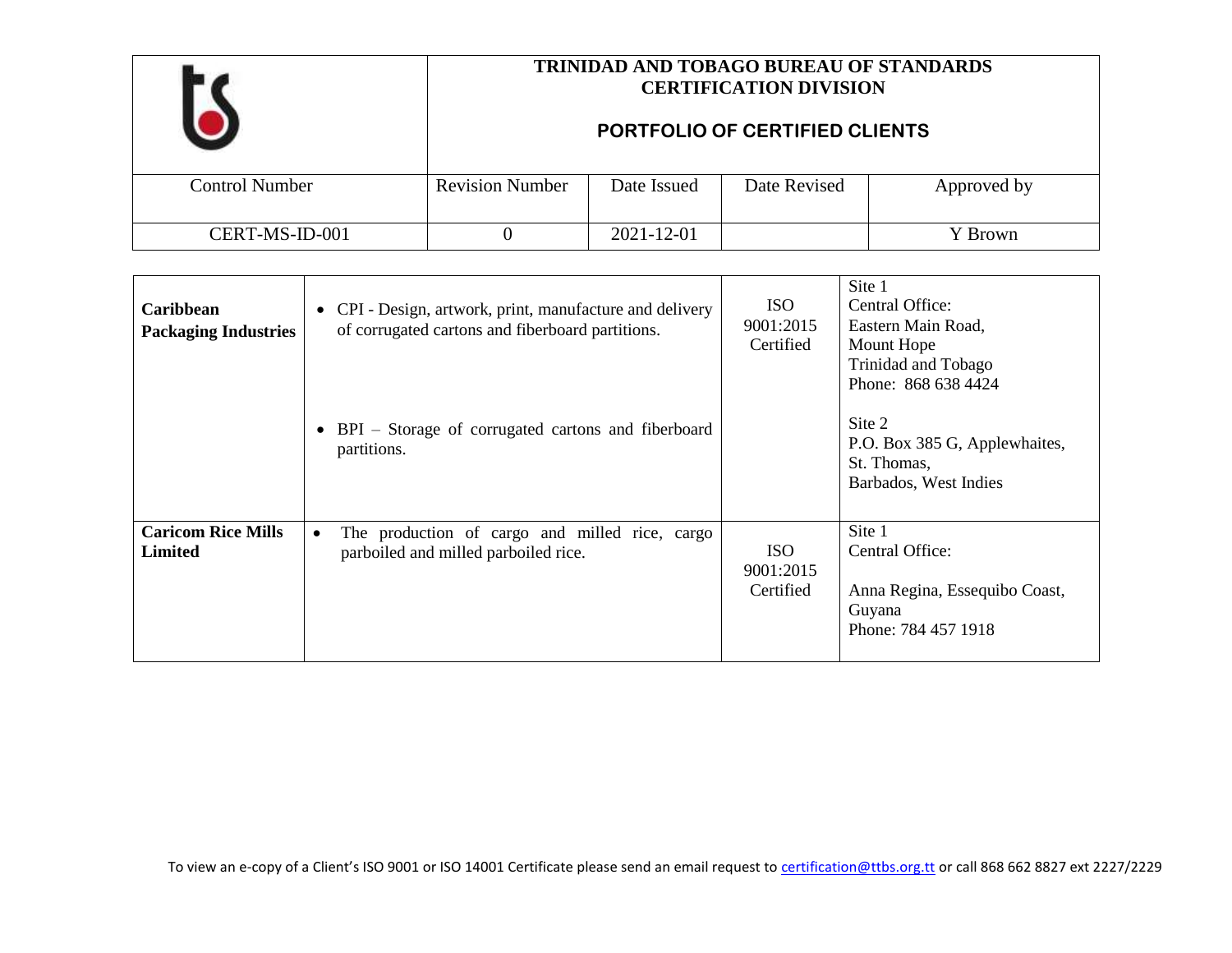|                       | <b>TRINIDAD AND TOBAGO BUREAU OF STANDARDS</b><br><b>CERTIFICATION DIVISION</b><br><b>PORTFOLIO OF CERTIFIED CLIENTS</b> |             |              |             |
|-----------------------|--------------------------------------------------------------------------------------------------------------------------|-------------|--------------|-------------|
|                       |                                                                                                                          |             |              |             |
| <b>Control Number</b> | <b>Revision Number</b>                                                                                                   | Date Issued | Date Revised | Approved by |
| CERT-MS-ID-001        |                                                                                                                          | 2021-12-01  |              | Y Brown     |

| <b>JSL</b> International<br>$\bullet$<br>(Trinidad) Limited<br>Sector. | Provision of Manpower Planning, Resourcing and<br>Supply of Catering Services to the Upstream Energy | <b>ISO</b><br>9001:2015<br>Certified | Site 1<br>Central Office:<br>109 Abercromby Street,<br>Port of Spain.<br>Phone 868 275 3340<br>Site 2<br>Lot 36 Delhi Street, Prashad Nagar,<br>Georgetown,<br>Guyana |
|------------------------------------------------------------------------|------------------------------------------------------------------------------------------------------|--------------------------------------|-----------------------------------------------------------------------------------------------------------------------------------------------------------------------|
|------------------------------------------------------------------------|------------------------------------------------------------------------------------------------------|--------------------------------------|-----------------------------------------------------------------------------------------------------------------------------------------------------------------------|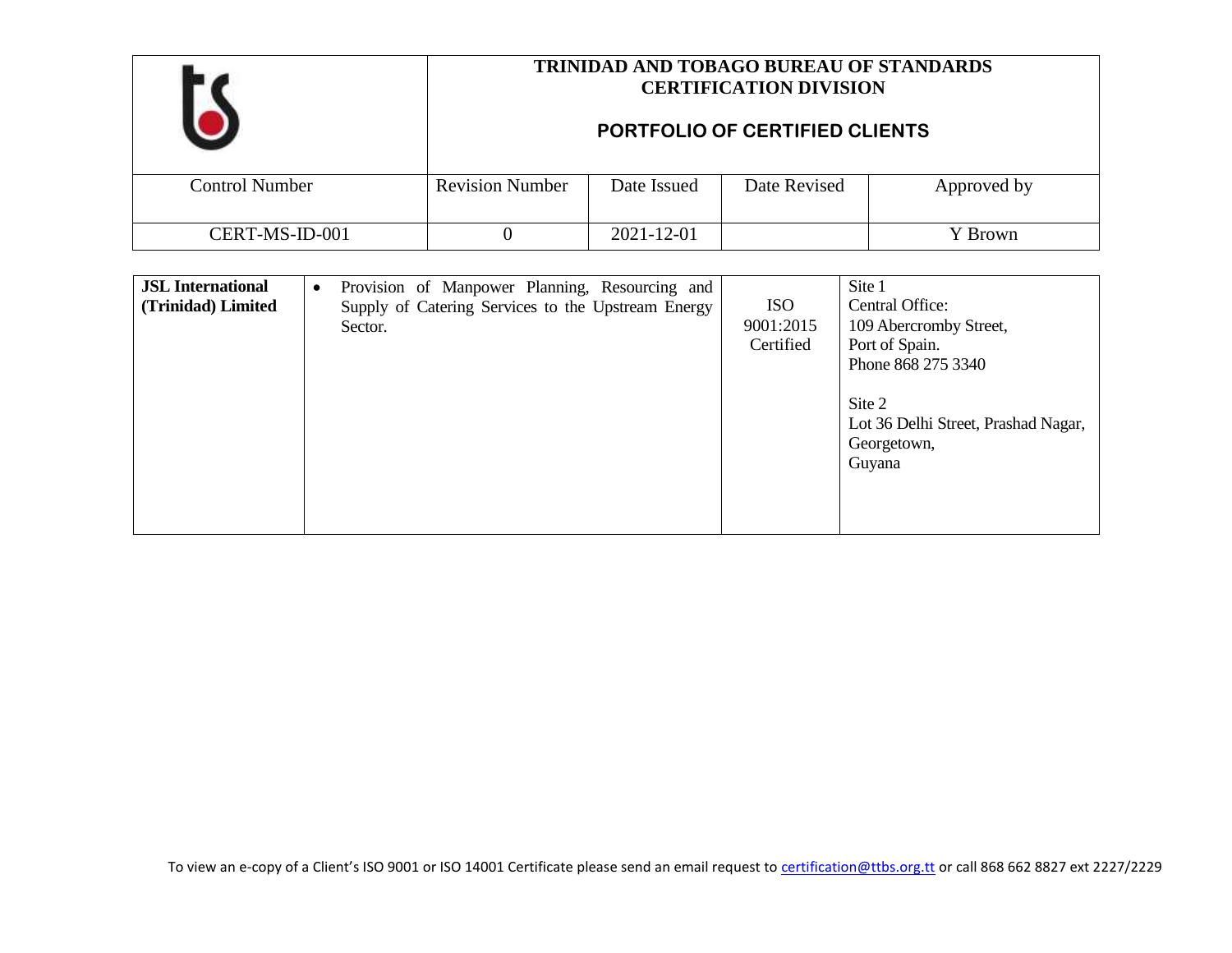|                       | <b>TRINIDAD AND TOBAGO BUREAU OF STANDARDS</b><br><b>CERTIFICATION DIVISION</b><br><b>PORTFOLIO OF CERTIFIED CLIENTS</b> |             |              |             |
|-----------------------|--------------------------------------------------------------------------------------------------------------------------|-------------|--------------|-------------|
| <b>Control Number</b> | <b>Revision Number</b>                                                                                                   | Date Issued | Date Revised | Approved by |
| CERT-MS-ID-001        |                                                                                                                          | 2021-12-01  |              | Y Brown     |

| The bulk handling, storage, distribution, and sale of<br>$\bullet$ |                                                                                                                                                                                                                                                             | Site 1                            |
|--------------------------------------------------------------------|-------------------------------------------------------------------------------------------------------------------------------------------------------------------------------------------------------------------------------------------------------------|-----------------------------------|
|                                                                    | <b>ISO</b>                                                                                                                                                                                                                                                  | Central Office:                   |
|                                                                    |                                                                                                                                                                                                                                                             | NP House, National Drive,         |
|                                                                    |                                                                                                                                                                                                                                                             | Sea Lots,                         |
|                                                                    |                                                                                                                                                                                                                                                             | Port-of-Spain, Trinidad           |
|                                                                    |                                                                                                                                                                                                                                                             | Phone: 868 625-1364               |
|                                                                    |                                                                                                                                                                                                                                                             |                                   |
| The bulk handling and storage of LPG Fuel.<br>$\bullet$            |                                                                                                                                                                                                                                                             | Site 2                            |
|                                                                    |                                                                                                                                                                                                                                                             | Paria Fuel Trading Company        |
|                                                                    |                                                                                                                                                                                                                                                             | Limited,                          |
|                                                                    |                                                                                                                                                                                                                                                             | Pointe-a-Pierre, Trinidad         |
|                                                                    |                                                                                                                                                                                                                                                             |                                   |
|                                                                    |                                                                                                                                                                                                                                                             | Site 3                            |
|                                                                    |                                                                                                                                                                                                                                                             | Piarco International Airport,     |
|                                                                    |                                                                                                                                                                                                                                                             | Piarco, Trinidad                  |
|                                                                    |                                                                                                                                                                                                                                                             |                                   |
|                                                                    |                                                                                                                                                                                                                                                             | Site 4                            |
|                                                                    |                                                                                                                                                                                                                                                             | <b>ANR Robinson International</b> |
|                                                                    |                                                                                                                                                                                                                                                             | Airport,                          |
|                                                                    |                                                                                                                                                                                                                                                             | Crown Point, Tobago               |
|                                                                    |                                                                                                                                                                                                                                                             | Site 5                            |
|                                                                    |                                                                                                                                                                                                                                                             | National petroleum, Lighthouse    |
|                                                                    |                                                                                                                                                                                                                                                             | Road,                             |
|                                                                    |                                                                                                                                                                                                                                                             | Crown Point, Tobago               |
|                                                                    | gasoline and aviation fuels.<br>The blending, sales and distribution of lubricants for<br>$\bullet$<br>automotive, marine and industrial purposes.<br>The provision of aircraft fuelling services at Piarco and<br>$\bullet$<br>ANR International Airports. | 9001: 2015<br>Certified           |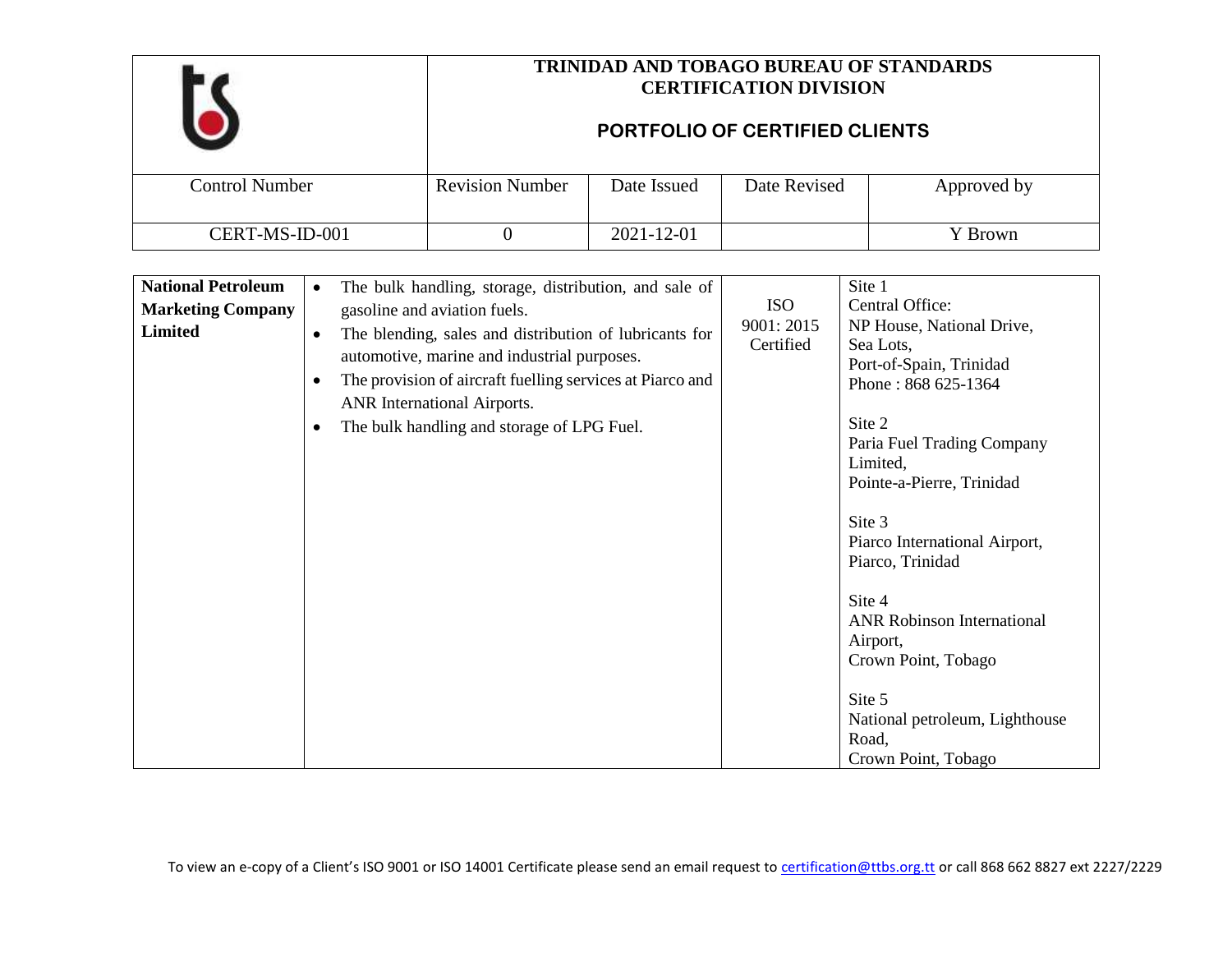|                       | <b>TRINIDAD AND TOBAGO BUREAU OF STANDARDS</b><br><b>CERTIFICATION DIVISION</b><br><b>PORTFOLIO OF CERTIFIED CLIENTS</b> |             |              |             |
|-----------------------|--------------------------------------------------------------------------------------------------------------------------|-------------|--------------|-------------|
|                       |                                                                                                                          |             |              |             |
| <b>Control Number</b> | <b>Revision Number</b>                                                                                                   | Date Issued | Date Revised | Approved by |
| CERT-MS-ID-001        |                                                                                                                          | 2021-12-01  |              | Y Brown     |

| <b>TOSL Engineering</b>                                                            | The provision of products and services to the energy sector,                                                                                                                                                                                                                                                                                                                                                                                                             |                                      | Site 1                                                                                                       |
|------------------------------------------------------------------------------------|--------------------------------------------------------------------------------------------------------------------------------------------------------------------------------------------------------------------------------------------------------------------------------------------------------------------------------------------------------------------------------------------------------------------------------------------------------------------------|--------------------------------------|--------------------------------------------------------------------------------------------------------------|
| Limited                                                                            | utility, mining and manufacturing industries; these<br>products and services include:<br>Project management;<br>Industrial & Safety Sales;<br>Lifting Accessories;<br>Condition Monitoring;<br>Engineering;<br>Gas Compression;<br>Rotating Equipment Sales & Services;<br>Inspection & Testing;<br>Generators;<br>Construction & Maintenance;<br>Electrical;<br>Installation & Automation;<br>Calibration & Verification;<br>Chemical & Process Engineering and Access. | <b>ISO</b><br>9001:2015<br>Certified | Central Office:<br>8-10 Maharaj Avenue,<br>Marabella<br>Trinidad and Tobago<br>Phone: 868 299 0360           |
| <b>Total Convenience</b><br><b>Management</b><br><b>Caribbean Limited</b><br>(TCM) | The provision of services in executive transport $\&$<br>$\bullet$<br>shuttle, fleet acquisition and<br>management<br>(corporate), roadside assistance and GPS vehicle<br>recovery technology.                                                                                                                                                                                                                                                                           | <b>ISO</b><br>9001:2015<br>Certified | Site 1<br>Central Office:<br>42 Sookia Trace East,<br>Aranguez<br>Trinidad and Tobago<br>Phone: 868 622 4826 |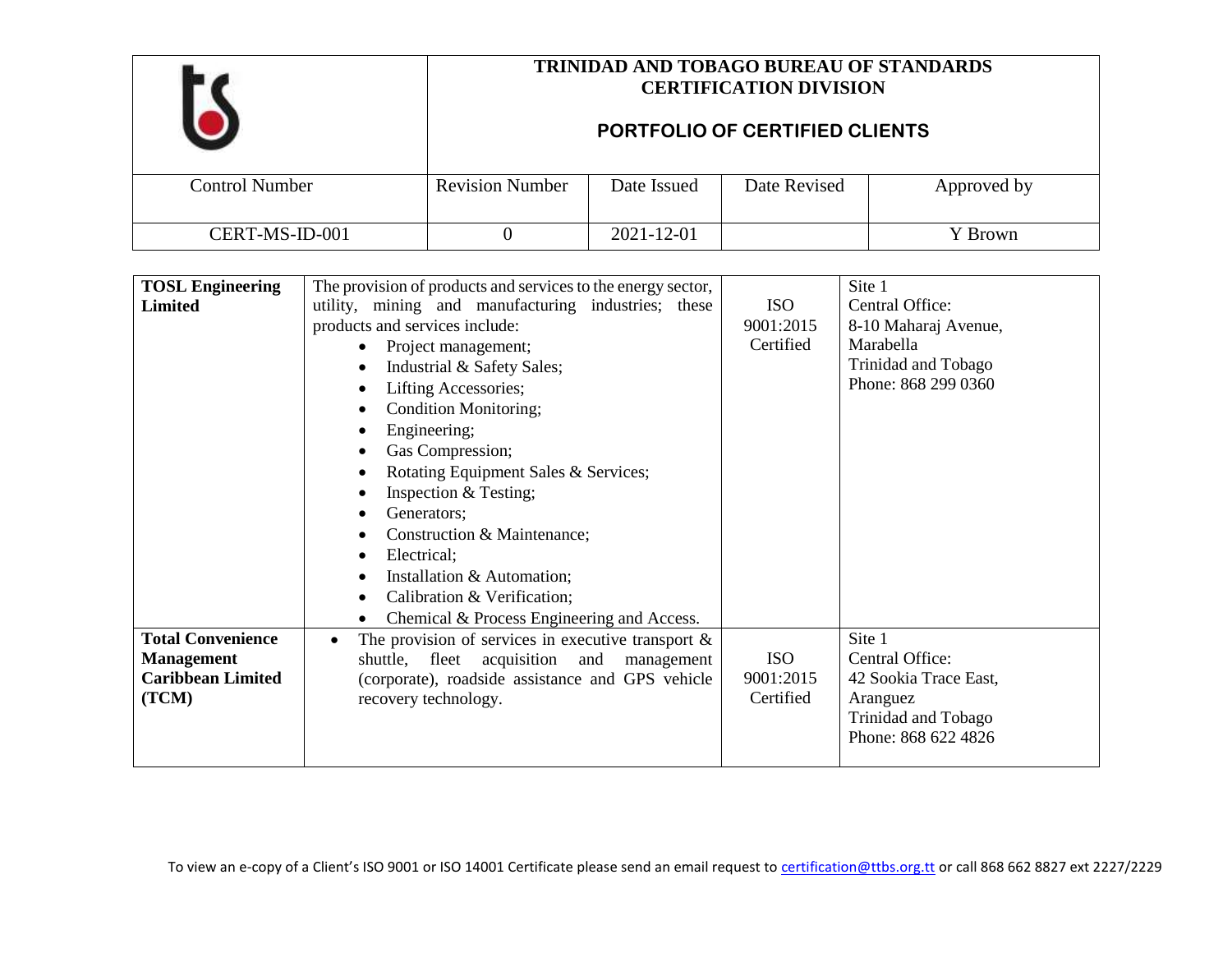|                       | <b>TRINIDAD AND TOBAGO BUREAU OF STANDARDS</b><br><b>CERTIFICATION DIVISION</b><br>PORTFOLIO OF CERTIFIED CLIENTS |             |              |             |
|-----------------------|-------------------------------------------------------------------------------------------------------------------|-------------|--------------|-------------|
| <b>Control Number</b> | <b>Revision Number</b>                                                                                            | Date Issued | Date Revised | Approved by |
| CERT-MS-ID-001        |                                                                                                                   | 2021-12-01  |              | Y Brown     |

| <b>Trinidad Valve &amp;</b><br><b>Fitting Company</b><br>Ltd (TRINVALCO) | The stocking, sales, servicing and/or repair of<br>$\bullet$<br>tube/pipe fittings,<br>other<br>valves, actuators,<br>instrumentation<br>control<br>and<br>process<br>Petroleum,<br>equipment/components<br>the<br>for<br>Petrochemical, LNG, Gas Transmission, Iron/Steel<br>and Cement sectors and Utility (Water, Wastewater,<br>Power) sectors. | <b>ISO</b><br>9001:2015<br>Certified | Site 1<br>Central Office:<br>Phoenix Park Road West,<br>Savonetta<br>Pt. Lisas<br>Trinidad and Tobago<br>Phone: 868 679 3422 /2513              |
|--------------------------------------------------------------------------|-----------------------------------------------------------------------------------------------------------------------------------------------------------------------------------------------------------------------------------------------------------------------------------------------------------------------------------------------------|--------------------------------------|-------------------------------------------------------------------------------------------------------------------------------------------------|
| <b>Trinidad Cement</b><br>Limited (TCL)                                  | Production, Packaging and Dispatch of Cement<br>$\bullet$                                                                                                                                                                                                                                                                                           | ISO.<br>9001:2015<br>Certified       | Site 1<br>Central Office:<br>Southern Main Road,<br>Claxton Bay<br>Trinidad and Tobago<br>Phone: 868 225 8254<br>Site 2<br>Mayo Quarry,<br>Mayo |